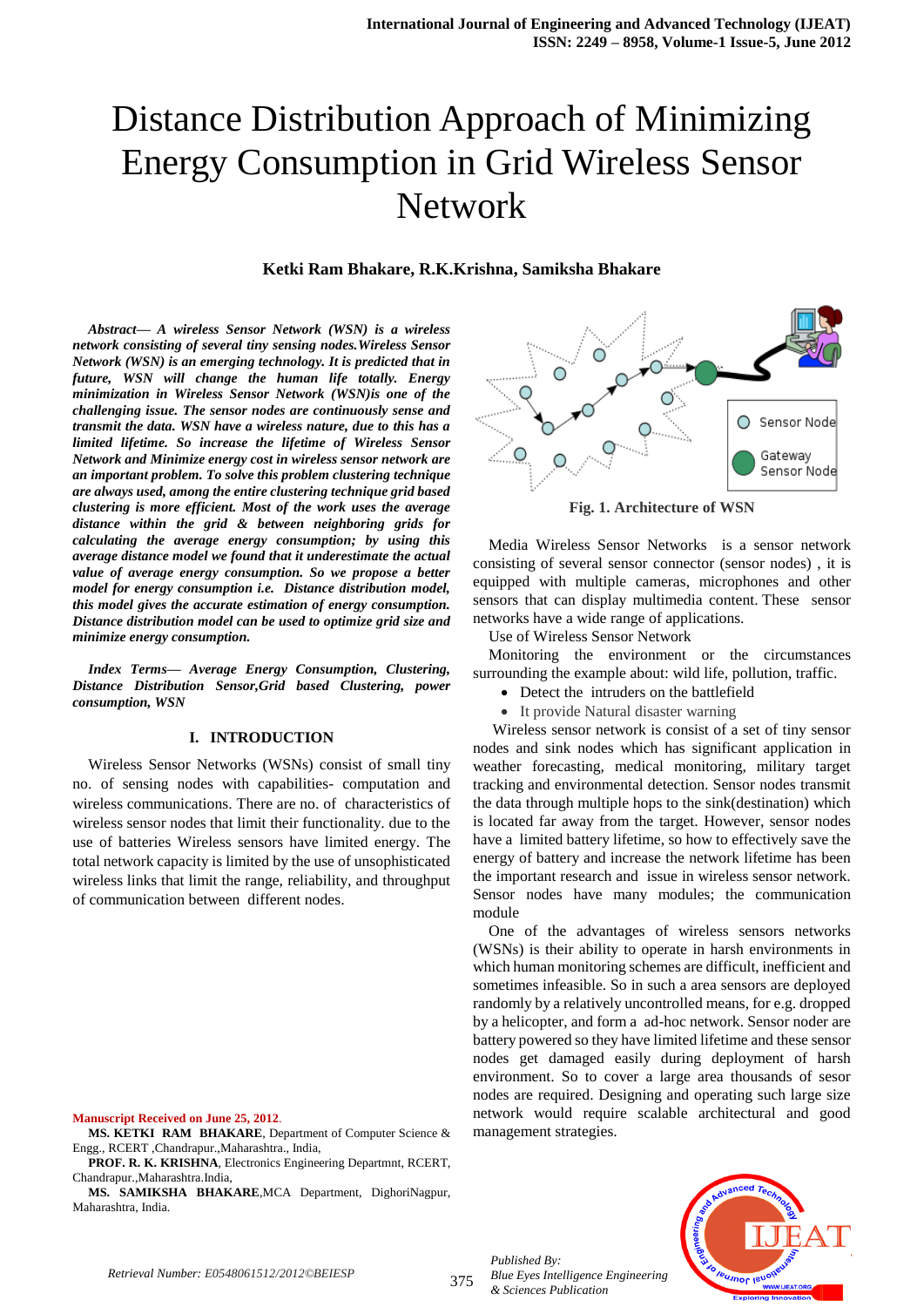In addition, sensors in such environments are energy constrained and their batteries cannot be recharged. Therefore, for extending the lifetime of sensors, an important factor is to design a energy-aware algorithms.[1]



**Fig 2: Architecture of WSN (a military application)**

In recent years, the major advances takes place in the development process of wireless sensors and IC process technology. Because of these advances, wireless sensor networks (WSNs) have been replacing traditional network technologies. These WSNs have a large advantages over wired networks, such as ease of deployment, extended transmission range, and self-organization. There are, however, a few limitations to WSNs. These include low communication bandwidth, limited computation resources, small storage capacity, and limited device energy. In terms of energy, many researchers assume that all nodes in a sensor network are battery-driven.

Currently, WSNs are used in various types applications. Figure 2 shows a schematic of applications for WSNs. Among their many applications, they can be used, in agriculture, in transportation, in the military in manufacturing, and in smart homes. [2]



**Fig 3: Wireless sensor network applications.**

The main components of the sensor network is:- Sensor Node, Sensor Field, Task Manager and Sink.

- Field sensors can be considered as an area where nodes are placed in areas where we expect a certain phenomenon occurs
- Sensor node is act as a center of the network, It sense the data and forward that data to the sink
- Sink (data collector) is a sensor node receives the data from other sensor nodes.
- Task Manager or can be referred to as base station is the center of the extract control information from the

deploying network control information back to the network.



# **II. BACKGROUND AND RELATED WORK**

In wireless sensor network an efficient arrangement of network topology is required for energy optimization. Clustering is an effective way of organizing sensor networks. Among all clustering grid based clustering is important and efficient due to its scalability.

#### **A. Clustering Scheme**

A WSN consists of hundreds or thousands of densely populated sensor nodes that sense the environment i.e. sense the data and propagate through the environment. They are work collaboratively to process and route sensor data. These sensor nodes send data streams to base stations either periodically or based on events and base station send the data to the destination node. One of the problem in WSN is how to create an efficient organizational structure amongst these node. Since the fundamental advantage of WSNs is the ability to deploy them in an ad hoc manner, as it is not feasible to organize these nodes into different groups. For this reason, there has been an large amount of research is going on in the field of creating these organizational structures (or clusters).

In clustering scheme network is grouped into different clusters Each cluster is composed of one cluster head (CH) and cluster member nodes. The respective CH gets the sensed data from cluster member nodes, aggregates the sensed information and then sends it to the Base Station. [3]



**Fig 5. Cluster based model**

In clustering schemes, sensor nodes are dividing into a number of small clusters. Each cluster has a coordinator or master head i.e. the cluster head (CH), and a number of cluster nodes. Clustering results in a two-tier hierarchical structure, in which if cluster node want to send data to the sink node , then instead of sending directly,



*Published By:*

*& Sciences Publication* 

*Blue Eyes Intelligence Engineering*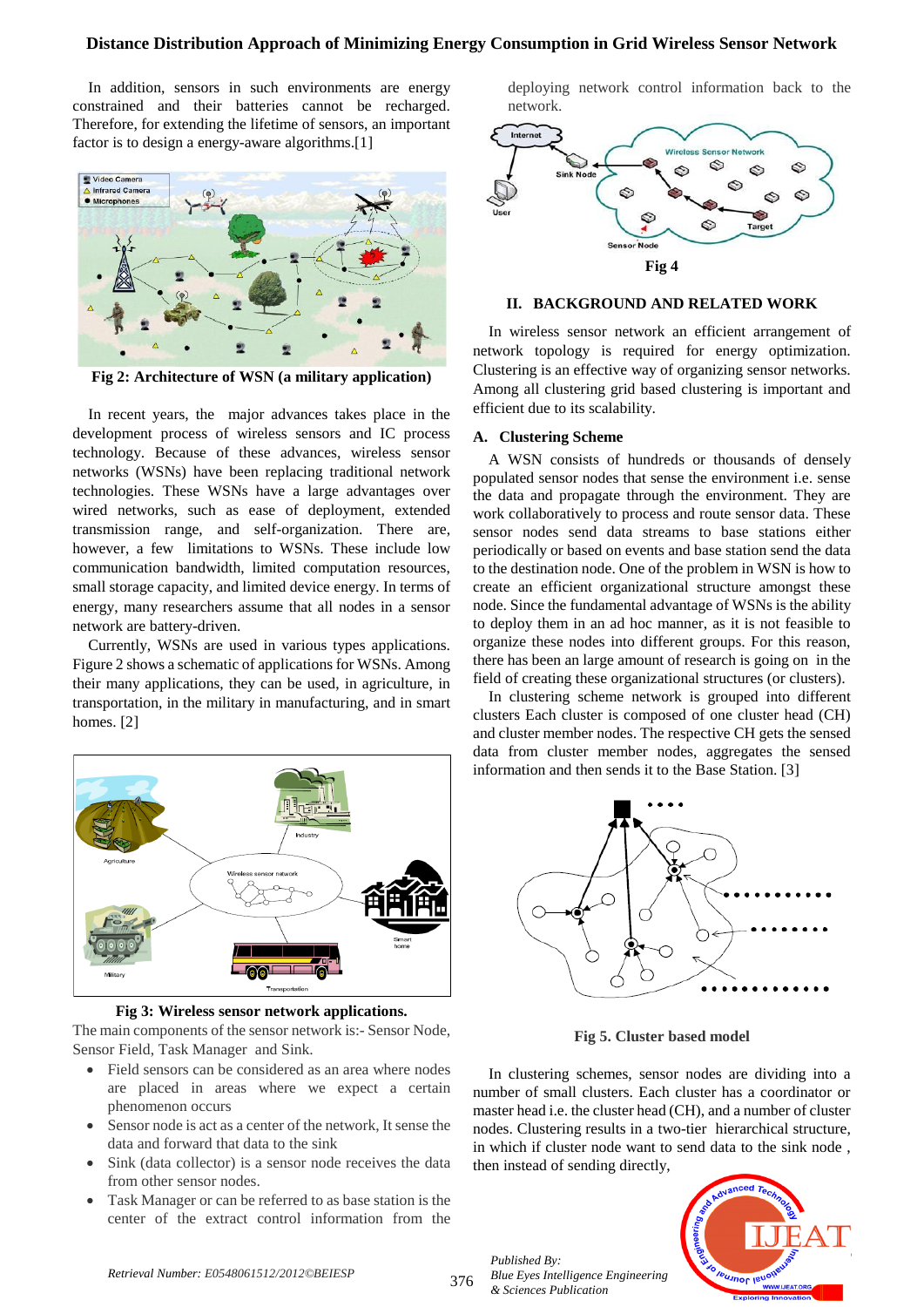cluster nodes first transmit data to their own CH directly, while CHs collect the data and send them to the sink node through the CHs in other clusters. Meanwhile all the redundant nodes are put in a sleep nodes, since the nodes that are within the transmission rang of others node a not need to be active all t the time.

WSN use multi-hop routing between CHs to avoid long-range transmissions. clustering schemes are widely used in wireless sensor networksIn clustering, Nodes divided in virtual group according to some criteria and Nodes belonging in a different group can execute different functions from other nodes. Clustering involves grouping nodes into clusters and selecting a Cluster Head. Members of a cluster can communicate with their CH directly. Cluster Head can forward the aggregated data .



**Fig 6. Cluster based model**

#### *Clustering Objectives:-*

- It Allows aggregation
- Facilitate the reusability of the resources
- CHs and gateway nodes can form a virtual backbone for intercluster routing
- Limits data transmission
- Cluster structure gives the more stable network
- Improve network lifetime and reduce network traffic and the contention for the channel

# **B. Grid-based clustering**

Among all clustering Grid-based clustering and routing schemes, in which clusters are equally-sized square grids in a two-dimension plane, have a simple structure with less routing management overhead, and all nodes in one grid are equivalent from the routing perspective.

In our proposed clustering scheme network is grouped into different clusters, In this module we are implementing the grid based clustering algorithm depending on the interest of nodes. Here, firstly we are calculating the interest of node and depending on their interest, we are forming a cluster. Fig below shows the clustering of nodes.



**Fig 7: Showing Clustering of nodes**

#### **C. Cluster Head Selection**

Each cluster has a coordinator or master head i.e. the cluster head (CH).For CH selection we can be applied any algorithm. In Cluster formation process, Firstly a cluster head is selected then with the collaboration of BS clusters are formed and finally routing is carried out.

In this module, Cluster Head is selected by comparing the weight of all the nodes present in a cluster. If the weight of a particular node from cluster is greatest as compared with other then that that particular node is considered as a Cluster Head. Fig. below shows the Cluster Head in a cluster.

| Sweety@localhost:~/Desktop                                                                                                                                                                                                                  | $-1X$ |
|---------------------------------------------------------------------------------------------------------------------------------------------------------------------------------------------------------------------------------------------|-------|
| File Edit View Terminal Tabs Help                                                                                                                                                                                                           |       |
| Issuing Cluster to Node 11<br>Issuing Cluster to Node 11<br>Node 11's Normalized Transmission power is 0.85464470687072946<br>Node 11 is selected as node for cluster 1                                                                     |       |
| Node 3 selected as Head for Cluster 1 with weight 0.84638037292583868<br>Node 5 selected as Head for Cluster 2 with weight 0.85192483330700775<br>Node 8 selected as Head for Cluster 3 with weight 0.80245135761911579<br>Cluster 1 Load 1 |       |
| Network Power Consumption 6.8288731087599288 mW                                                                                                                                                                                             |       |

# **Fig 8: Showing Cluster Head**

# **D. Advantages Of Grid Based Clustering**

- It is Simple and feasible
- "Once the grid structure is established nodes can communicate locally with their grid head and reach the data processing center, or the sink node, through neighbor grids."



*Published By:*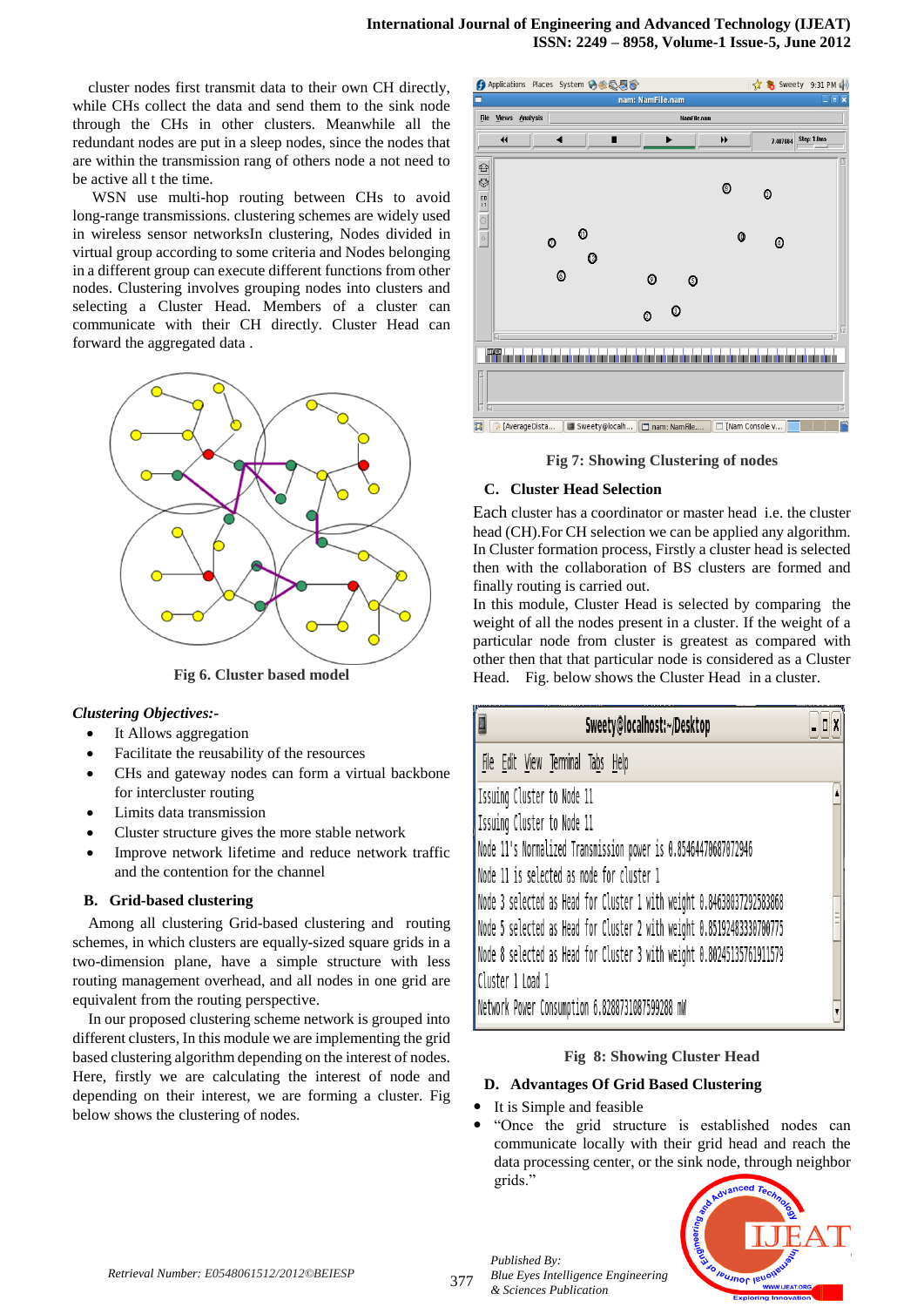- They can transmit data directly, no explicitly path creation.
- Useful for Real-Time Application.

# **III. TOTAL NETWORK ENERGY CONSUMPTION**

In this Model , we are first forming a cluster and then we are assign Transmission Power to each node. Below figure shows this thing:-

| $\qquad \qquad \Box$<br>Sweety@localhost:~/Desktop                                                                                                                  |  |
|---------------------------------------------------------------------------------------------------------------------------------------------------------------------|--|
| File Edit View Terminal Tabs Help                                                                                                                                   |  |
| Issuing Cluster to Node 0<br>Node 0's Normalized Transmission power is 0.21912574405741214<br>Node 0 is selected as node for cluster 0<br>Issuing Cluster to Node 1 |  |
| Node 1's Normalized Transmission power is 0.56897966217667784<br>Node 1 is selected as node for cluster 2<br>Issuing Cluster to Node 2                              |  |
| Node 2's Normalized Transmission power is 0.48472030855935083<br>Node 2 is selected as node for cluster 2<br>Issuing Cluster to Node 3                              |  |
| Node 3's Normalized Transmission power is 0.57510870023402794<br>Node 3 is selected as node for cluster 0<br>Issuing Cluster to Node 4                              |  |
| Node 4's Normalized Transmission power is 0.65844441655019503<br>Node 4 is selected as node for cluster 2<br>Issuing Cluster to Node 5                              |  |
| Node 5's Normalized Transmission power is 0.88371793687516731<br>Node 5 is selected as node for cluster 1<br>Issuing Cluster to Node 6                              |  |
| Node 6's Normalized Transmission power is 0.1800551727321256<br>Node 6 is selected as node for cluster 1<br>Issuing Cluster to Node 7                               |  |
| Node 7's Normalized Transmission power is 0.015517376836164564<br>Node 7 is selected as node for cluster 0<br>Issuing Cluster to Node 8                             |  |
| Node 8's Normalized Transmission power is 0.4084310249464731<br>Node 8 is selected as node for cluster 2<br>Issuing Cluster to Node 9                               |  |

**Fig 9**

#### **A. Routing And Total Network Power Consumption**

After formation of cluster and assign Transmission Power to each node, we are transmitting a packets from one node to another node in a cluster. Below figure shows the Network Power consumption in each cluster at different types of load.

| $\Box$<br>Sweety@localhost:~/Desktop                       | $\Box$ $\times$ |
|------------------------------------------------------------|-----------------|
| File Edit View Terminal Tabs Help                          |                 |
| Cluster 1 Load 1                                           |                 |
| Network Power Consumption 6.8288731087599288 mW            |                 |
| Cluster 2 Load 1                                           |                 |
| Network Power Consumption 13.657746217519858 mW            |                 |
| Cluster 3 Load 1                                           |                 |
| Network Power Consumption 20.48661932627979 mW             |                 |
| Cluster 1 Load 2                                           |                 |
| Network Power Consumption 27.315492435039722 mW            |                 |
| Cluster 2 Load 2                                           |                 |
| Network Power Consumption 34.144365543799651 mW            |                 |
| Cluster 3 Load 2                                           |                 |
| Network Power Consumption 40.97323865255958 mW             |                 |
| Cluster 1 Load 3                                           |                 |
| Network Power Consumption 47.802111761319509 mW            |                 |
| Cluster head for Cluster 0 changed from 3 to 4 due to load |                 |
| Cluster 2 Load 3                                           |                 |
| Network Power Consumption 54.630984870079438 mW            |                 |
| Cluster head for Cluster 1 changed from 5 to 6 due to load |                 |
| Cluster 3 Load 3                                           |                 |
| Network Power Consumption 61.459857978839366 mW            |                 |
| Cluster head for Cluster 2 changed from 8 to 9 due to load |                 |
| Total Network Power Consumption 61.459857978839366 mW      |                 |

**Fig 10**

When the load in each cluster increases, the cluster head is change from one node to different node. And finally calculating Total Network Power Consumption. Below figure shows the changes in Cluster head and Total Network Power Consumption

Cluster 1 Load 3 Network Power Consumption 47.802111761319509 mW Cluster head for Cluster 0 changed from 3 to 4 due to load Cluster 2 Load 3 Network Power Consumption 54.630984870079438 mW Cluster head for Cluster 1 changed from 5 to 6 due to load Cluster 3 Load 3 Network Power Consumption 61.459857978839366 mW Cluster head for Cluster 2 changed from 8 to 9 due to load Total Network Power Consumption 61.459857978839366 mW

**Fig 11**

In this method all nodes are communicate with each other and finally we calculate Total Network Power Consumption. But this metod consume more network power. So that the the lifetime of Wireless Sensor Network get decreases. Our aim is to find the Best approach for energy consumption .So we propose a better model for energy consumption i.e. distance distribution model, this model gives the accurate estimation of energy consumption. Distance distribution model can be used to optimize grid size and minimize energy consumption. The model is Described below.

#### **IV. DISTANCE DISTRIBUTION MODEL OF ENERGY CONSUMPTION**

A critical constraint on sensors networks is that sensor nodes employ batteries. A second constraint is that sensors will be deployed unattended and in large numbers, so that it will be difficult to change or recharge batteries in the sensors. Therefore, all systems, processes and communication protocols for sensors and sensor networks must minimize power consumption. So to minimizing energy consumption,Here we are describing Probabilistic Distance Distribution approach .

In this Module, we are firstly initialize the whole network, Here we define the 5 nodes network. In this we are first find average distance between nodes and depending on that distance we are calculating energy required for the transmission of packet from one node to other node

| $\square$ |                                   |  | Sweety@localhost:~/Desktop<br>-15                                               |   |
|-----------|-----------------------------------|--|---------------------------------------------------------------------------------|---|
|           | File Edit View Terminal Tabs Help |  |                                                                                 |   |
|           |                                   |  | Average distance between 0->1 = 334.06743817267352, Energy = 400.8809258072082  | ▫ |
|           |                                   |  | Average distance between 0->2 = 234.92709689840075, Energy = 281.91251627808089 |   |
|           |                                   |  | Average distance between 0->3 = 113.963833960222, Energy = 136.75660075226639   |   |
|           |                                   |  | Average distance between 0->4 = 601.13545800204645, Energy = 721.36254960245572 |   |
|           |                                   |  | Average distance between 1->0 = 334.06743817267352, Energy = 400.8809258072082  |   |
|           |                                   |  | Average distance between $1->1 = 0.0$ . Energy = 0.0                            |   |
|           |                                   |  | Average distance between 1->2 = 112.25747501745704, Energy = 134.70897002094844 |   |
|           |                                   |  | Average distance between 1->3 = 220.10360421245153, Energy = 264.12432505494183 |   |
|           |                                   |  | Average distance between 1->4 = 364.02149963880487, Energy = 436.82579956656582 |   |
|           |                                   |  | Average distance between 2->0 = 234.92709689840075, Energy = 281.91251627808089 |   |
|           |                                   |  | Average distance between 2->1 = 112.25747501745704, Energy = 134.70897002094844 |   |
|           |                                   |  | Average distance between $2->2 = 0.0$ , Energy = 0.0                            |   |
|           |                                   |  | Average distance between 2->3 = 120.96326293817874, Energy = 145.15591552581449 |   |
|           |                                   |  | Average distance between 2->4 = 476.27897465626194, Energy = 571.53476958751435 |   |
|           |                                   |  | Average distance between 3->0 = 113.963833960222, Energy = 136.75660075226639   |   |
|           |                                   |  | Average distance between 3->1 = 220.10360421245153, Energy = 264.12432505494183 |   |
|           |                                   |  | Average distance between 3->2 = 120.96326293817874, Energy = 145.15591552581449 |   |
|           |                                   |  | Average distance between $3->3 = 0.0$ , Energy = 0.0                            |   |
|           |                                   |  | Average distance between 3->4 = 530.88313347037558, Energy = 637.05976016445072 |   |
|           |                                   |  | Average distance between 4->0 = 601.13545800204645, Energy = 721.36254960245572 |   |
|           |                                   |  | Average distance between 4->1 = 364.02149963880487, Energy = 436.82579956656582 |   |
|           |                                   |  | Average distance between 4->2 = 476.27897465626194, Energy = 571.53476958751435 |   |
|           |                                   |  | Average distance between 4->3 = 530.88313347037558, Energy = 637.05976016445072 |   |
|           |                                   |  | Average distance between $4->4 = 0.0$ , Energy = 0.0                            |   |

#### **Fig 12**

After forming the connection, we are asking the user at how much power u want to run or set up a network, then user enter the approximate grid power. After entering this power , we are forming a new connection of network which will run at that user entered power . As shown in the figure, here user enter the 1000 Mw, at 1000 mw power, only  $0 \rightarrow 1$ ,  $1 \rightarrow 3$  and  $1 \rightarrow 0$ connection is possible, then we initialize the new connection.

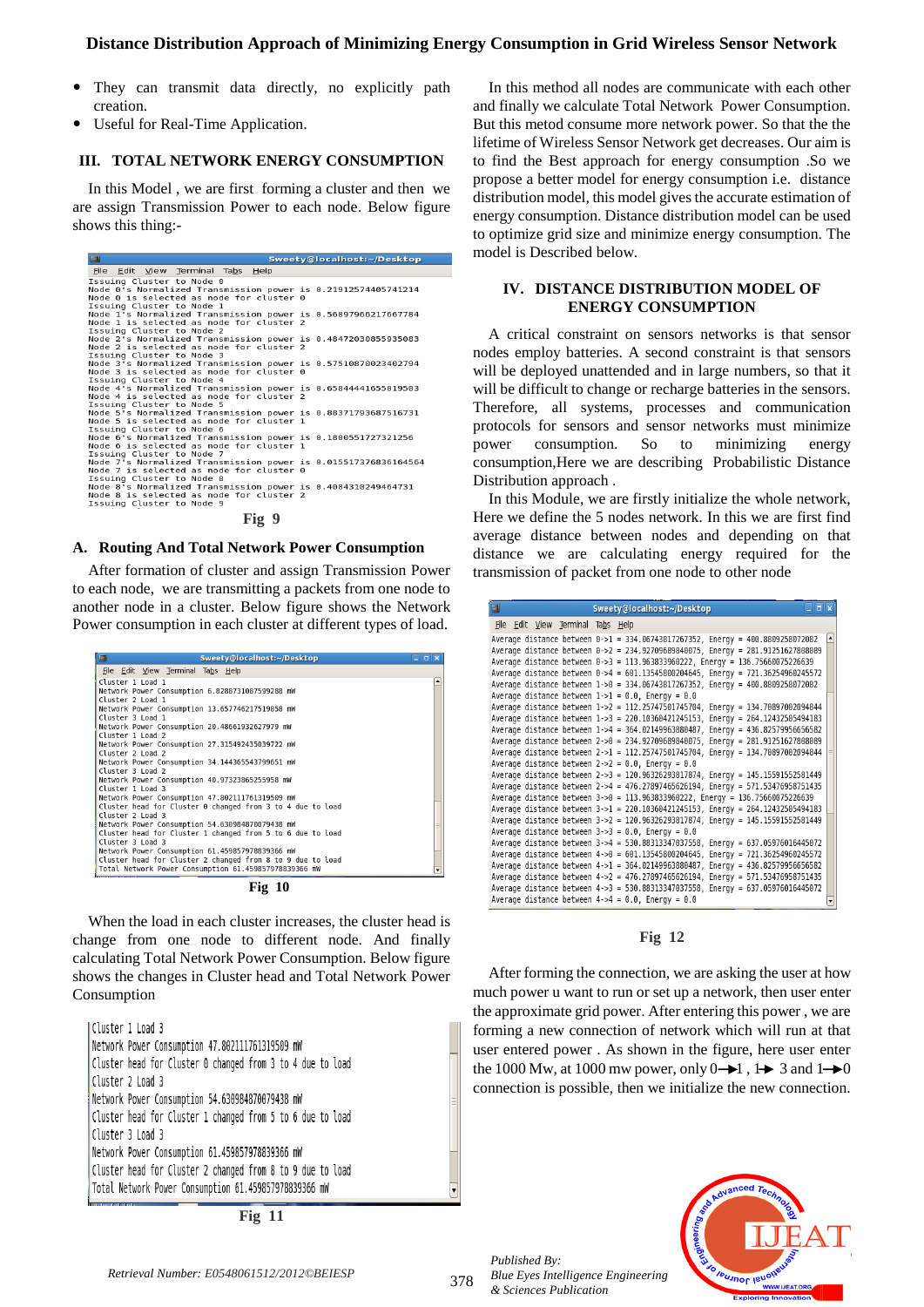# **International Journal of Engineering and Advanced Technology (IJEAT) ISSN: 2249 – 8958, Volume-1 Issue-5, June 2012**

| ū<br>Sweety@localhost:~/Desktop                                                                                                                                                                                                                              | $\blacksquare$ r |
|--------------------------------------------------------------------------------------------------------------------------------------------------------------------------------------------------------------------------------------------------------------|------------------|
| File Edit View Terminal Tabs Help                                                                                                                                                                                                                            |                  |
| Enter approximate required grid power (max 7460.6442647204949):<br>1000<br>Connected 0->1 with energy 400.8809258072082<br>Connected 1->3 with energy 264.12432505494183<br>Connected 1->0 with energy 400.8809258072082<br>Initializing Connections<br>0.51 |                  |
| $1 - 3$<br>$1 - 90$<br>Connections done<br>Writing Animations<br>Animations done                                                                                                                                                                             |                  |
| <b>Fig 13</b>                                                                                                                                                                                                                                                |                  |

Below Fig shows the output on the Nam. Figure shows the 5 node in a network.



**Fig 14**

As I say earlier, in this module user enter the approximate grid power and according to that the connection takes place. , here user enter the 1000 Mw, at 1000 mw power, only  $0 \rightarrow 1$ ,  $1 \rightarrow 3$  and  $1 \rightarrow 0$  connection is possible. And routing i,e packet transmission is takes place only between those nodes in which connection get established.

Below figure shows the packet transmission between node 0 and 1.



**Fig 15** Below figure shows the packet transmission between node



# **Fig 16**

In this network, each node has a queue which stores the packets. Queue can store 50 maximum packets. The queue is of type Drop Tail, so if the packet size get increases, queue will drops the extra packets. Fig below shows the dropping of packet by queue.



*Published By:*

*& Sciences Publication*